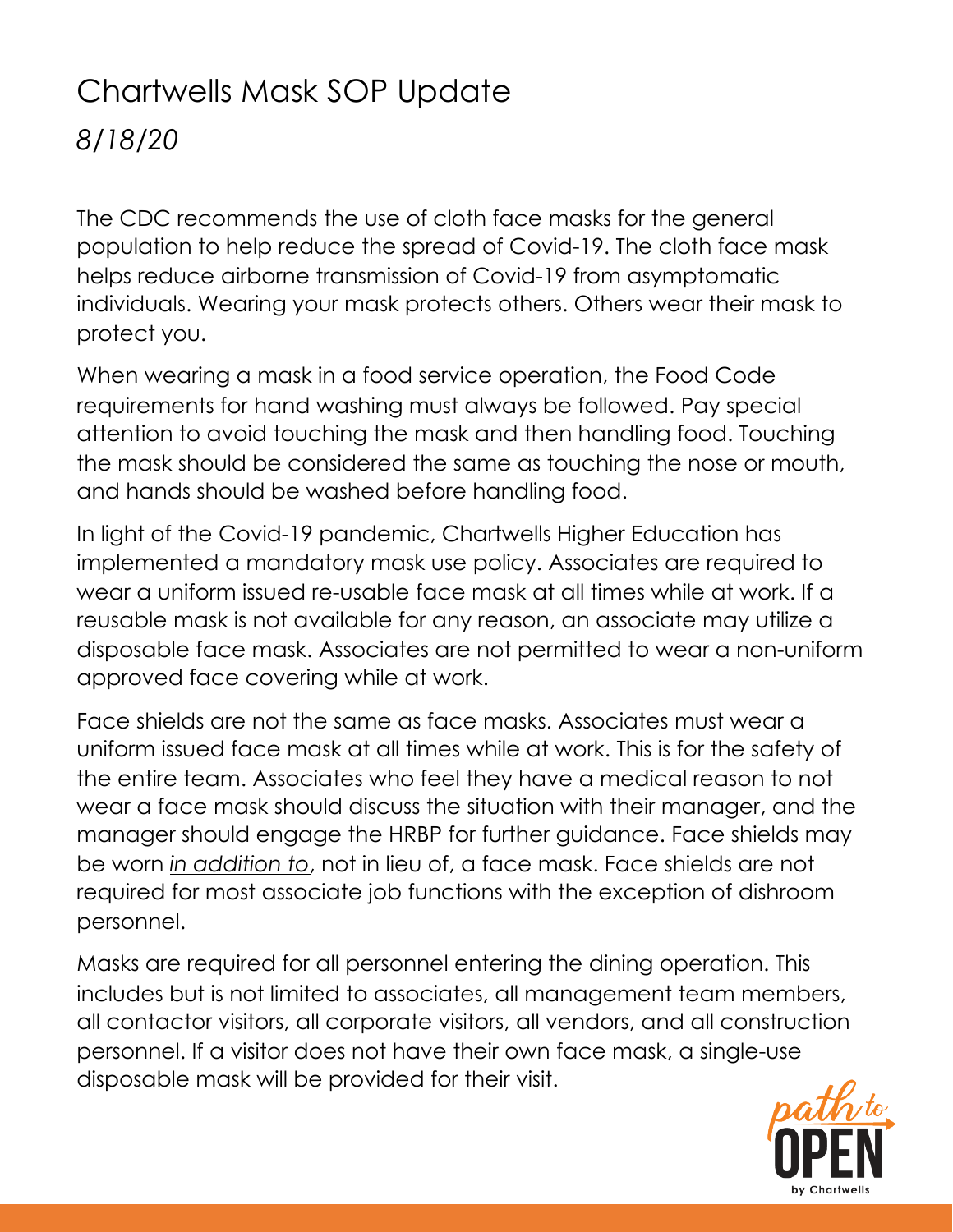## **Mask Guidelines:**

- Reusable masks must be kept clean. Wash the mask hot water with regular detergent, and dry on high heat. Wash your hands before putting on the mask. It is recommended to wash your mask daily.
- Do not leave the mask lying around where it can be contaminated. If the mask must be removed during the work day, place it in a brown paper bag to prevent contamination.
- The mask must cover your nose and your mouth. You may not pull the mask down below your nose.
- Masks should be worn at all times when proximity to another individual is likely. This includes offices and restrooms. It is important to keep your mask on in all public or shared spaces. Covid-19 is believed to be airborne and can linger in the air. Remember, your mask protects others. Keep your mask on at all times during the work day, with exceptions for meals and outdoor breaks.
- You may remove your mask for outdoor breaks and meal breaks. Meals should be consumed in designated areas only, preferably outdoors or in well ventilated spaces if possible. Beverage consumption should be limited to designated areas and break times as much as possible to minimize mask removal or touching.
	- Before removing your mask, wash or sanitize your hands.
	- Place the mask in a bag or container where it is not likely to be contaminated. A brown paper bag works well.
	- Before putting your mask back on, wash or sanitize your hands again.
- If you touch your mask for any reason while preparing or handling food, immediately stop and wash your hands. Hands must be washed regardless of whether or not you have gloves on.
- Masks that become contaminated, damp or soiled should be removed and replaced. A disposable mask may be worn until the reusable mask can be washed.
- Reusable masks should be replaced when visible wear and tear is evident.

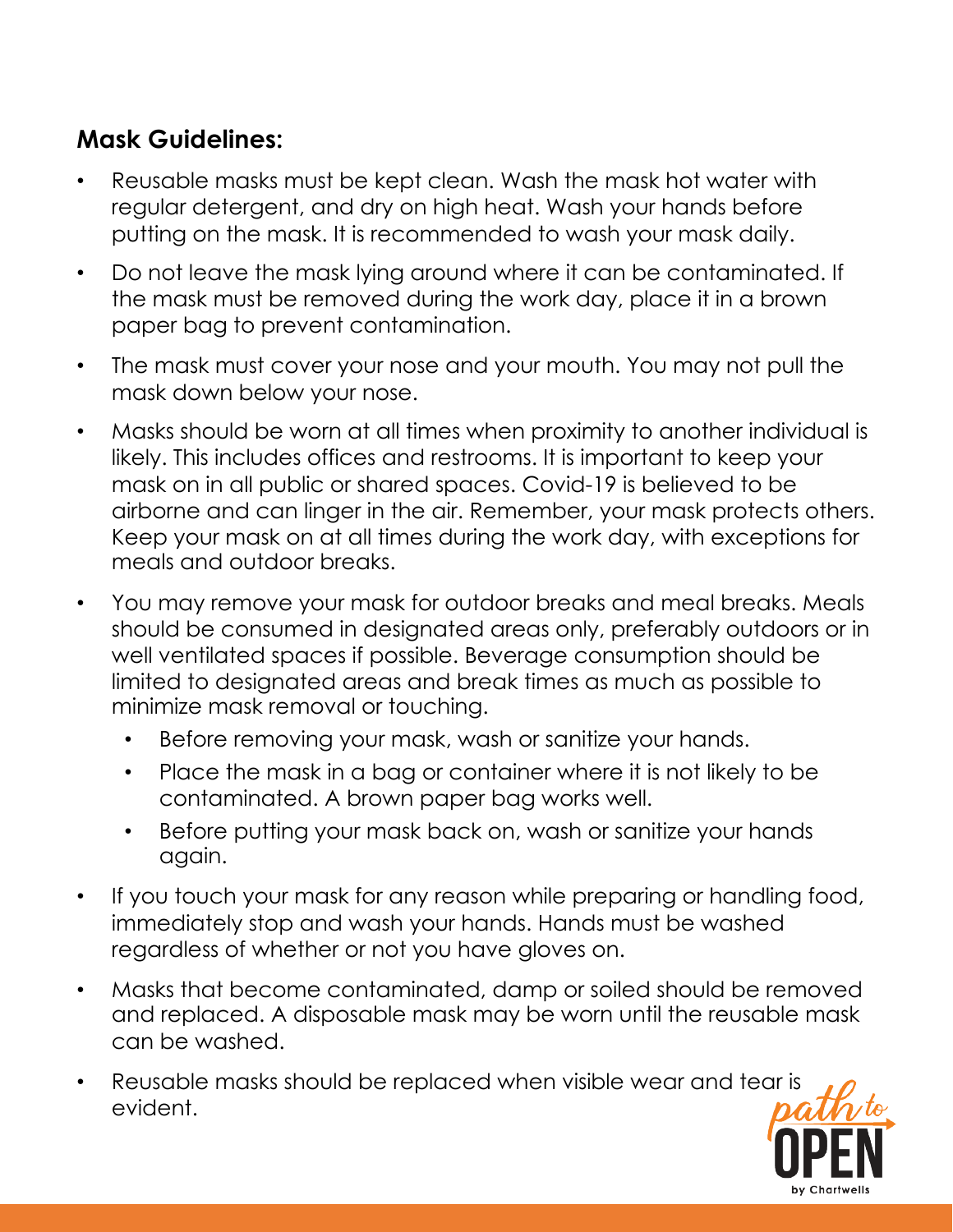

## **RESPIRATOR/SURGICAL MASK USE**

*When wearing a mask in a food service operation, remember you must always follow the Food Code requirements for washing hands.*

*Pay special attention and avoid touching the mask and then handling food.*

*Touching or adjusting the mask should be considered the same as touching the nose or mouth and hands should be washed before handling food.*

**Follow these guidelines for wearing a respirator/surgical face mask:**

- Before putting on a mask:
	- 1. Clean hands with soap and water.
	- 2. Inspect the mask for any tears or holes.
- Locate the metal strip in the mask. This is the top of the mask.
- Place the top part of the mask on the bridge of your nose, molding the metal strip to the shape of your nose. Cover mouth and nose with mask and make sure there are no gaps between your face and the mask.
- Avoid touching the mask while using it; if you do, clean your hands with soap and water.
- Replace the mask with a new one as soon as it is damp or soiled and do not re-use single-use masks.
- Masks must be changed between meal periods (or every 4 hours or more often if necessary) and each associate needs to throw away their mask at the end of the day
- To remove the mask:
	- 1. Remove the mask from behind (do not touch the front of mask).
	- 2. Discard the mask immediately in a closed bin.
	- 3. Clean hands with alcohol-based hand rub or soap and water.
- Do not wear the same mask for the entire shift you work
- It is preferable that masks not be worn into the restroom but if it is not practical to remove the mask prior to entering the restroom, the mask must be changed immediately upon exiting.
- Do not store a mask in your pockets



*Interim Guidance – Mask Extended Use: During supply shortages, associates should make every effort to continue to use masks unless significant external moisture or other material contamination occurs.*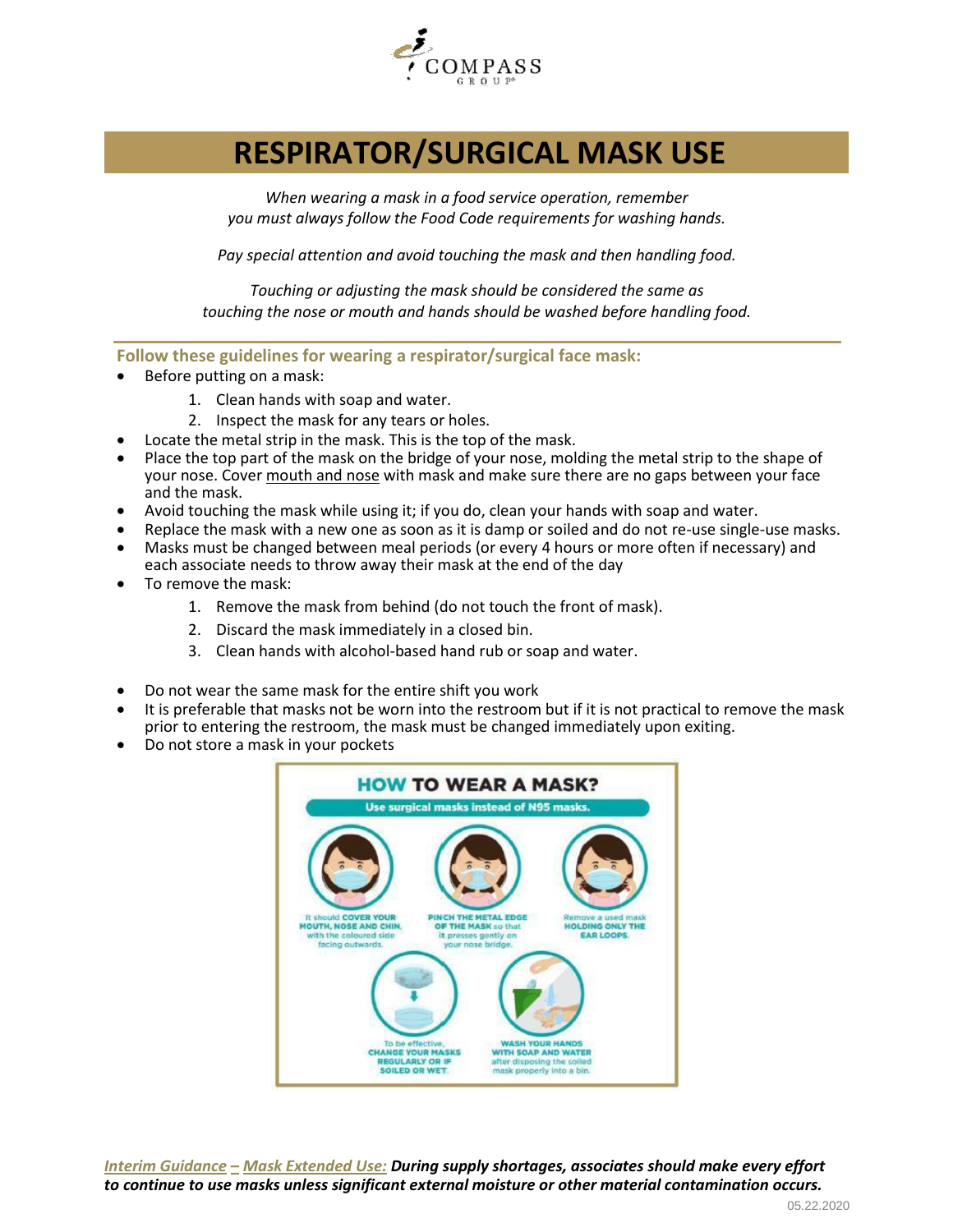

# **ALTERNATIVE MASK USE (Cotton/Cloth)**

Universal masking within healthcare settings is a critical tool to protect staff and patients from being infected by asymptomatic and presymptomatic individuals and should be implemented in any community where coronavirus is occurring. For source control to be effective, it requires that everyone wear a mask within healthcare buildings. Alternative facemasks can be manufactured facemasks, or homemade facemasks that are not regulated by the U.S. Food and Drug Administration (FDA). Alternative facemasks may serve as a source control for an individual who may be infected (asymptomatic) as an approach to limit transmission of the virus.

#### **When is it appropriate to wear an alternative facemask?**

- 1. FDA regulated PPE supply is not readily available.
- 2. A worker in a health care facility does not have direct patient care responsibility (e.g. food and nutrition staff, environmental services staff, administrative staff).
- 3. Use by employees who do not have respiratory symptoms.
- 4. Use by visitors or contract staff who are providing services.
- 5. Asymptomatic staff who have not had exposures to known or suspect COVID-19 cases.

### **How to Wear a Cloth Face Covering**



#### **Cloth face coverings should—**

- Fit snugly but comfortably against the side of the face
- Be secured with ties or ear loops
- Include multiple layers of fabric
- Allow for breathing without restriction
- Be able to be laundered and machine dried without damage or change to shape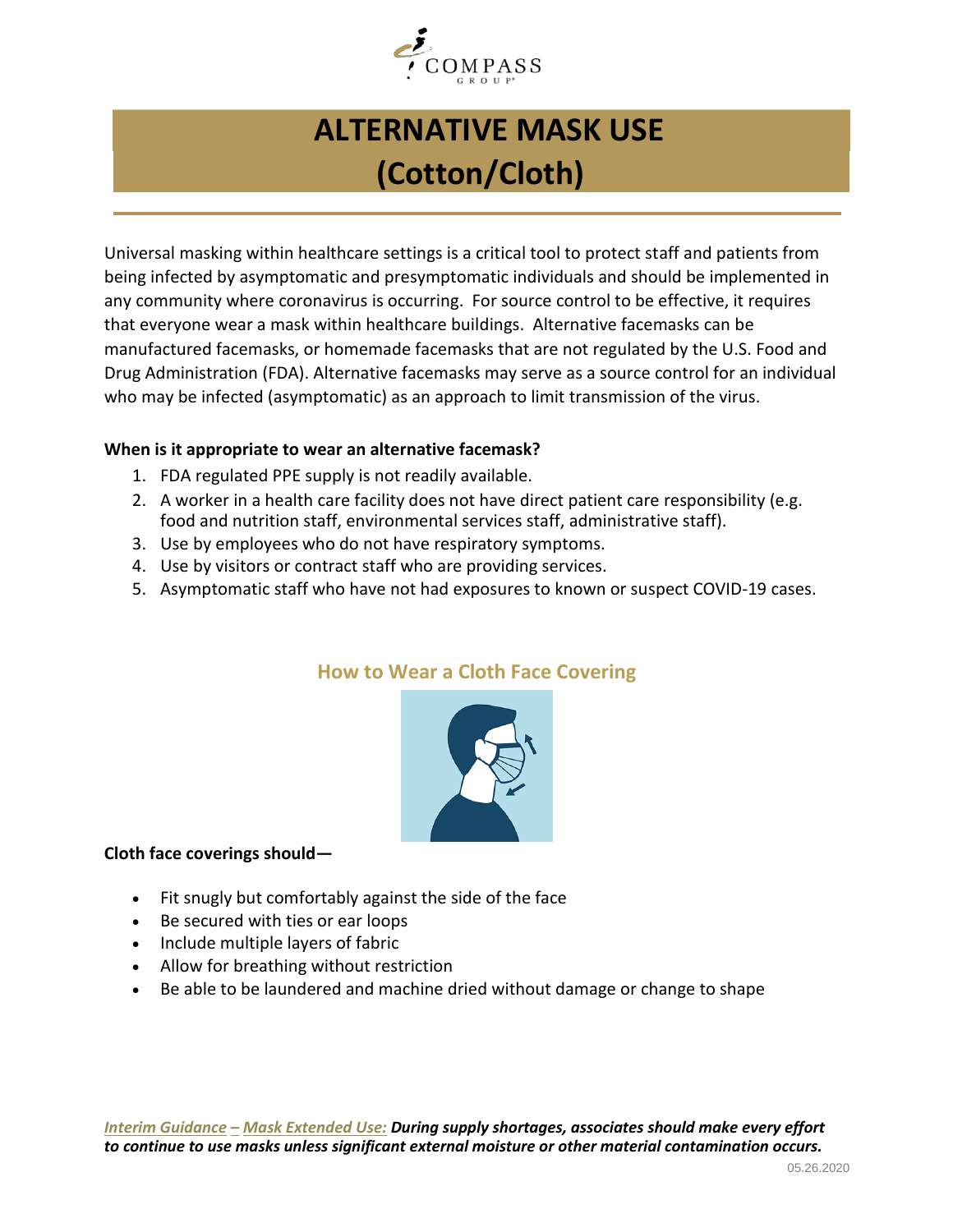### **How to Put the Mask On**



- 1. Wash your hands with soap and water for at least 20 seconds (or alcohol-based sanitizer). Dry your hands with a clean paper towel and throw the paper towel away.
- 2. Inspect the mask for any tears or holes.
- 3. Make sure the exterior side of the mask is facing out, away from your face.
- 4. Place the mask on your face with the exterior side facing out. Try to use the ties or ear loops and avoid touching the inside/outside of the mask.
- 5. Cover mouth and nose with mask and make sure there are no gaps between your face and the mask.
- 6. If the mask has ties, pick up the mask by the ties and tie the upper ties behind your head with a bow.
- 7. If the mask has a lower tie, tie the lower ties behind your head with a bow. Try to pull the mask tight then tie it in a bow.
- 8. If the mask has a metal strip at the bridge of the nose, Use your index finger and thumb to pinch the metal edges of the mask so it presses gentle on the nose bridge
- 9. Make sure the mask is completely secure. Make sure it covers your nose and mouth so that the bottom edge is under your chin
- 10. Wash your hands.



## **While Wearing the Mask During the Day**

- 1. Do NOT pull the mask down so it hangs on your neck. A mask should always cover your nose and mouth. Adjustments should be made using the ties or cord at the neck or on top of the head or ear loops.
- 2. Avoid touching your face even when the mask is in place.
- 3. Every time you do touch the mask for any reason, wash your hands before/after touching the mask.
- 4. It is preferable that Masks not be worn into the restroom but if it is not practical to remove the mask prior to entering the restroom, the mask must be changed immediately upon exiting.

*Interim Guidance – Mask Extended Use: During supply shortages, associates should make every effort to continue to use masks unless significant external moisture or other material contamination occurs.*